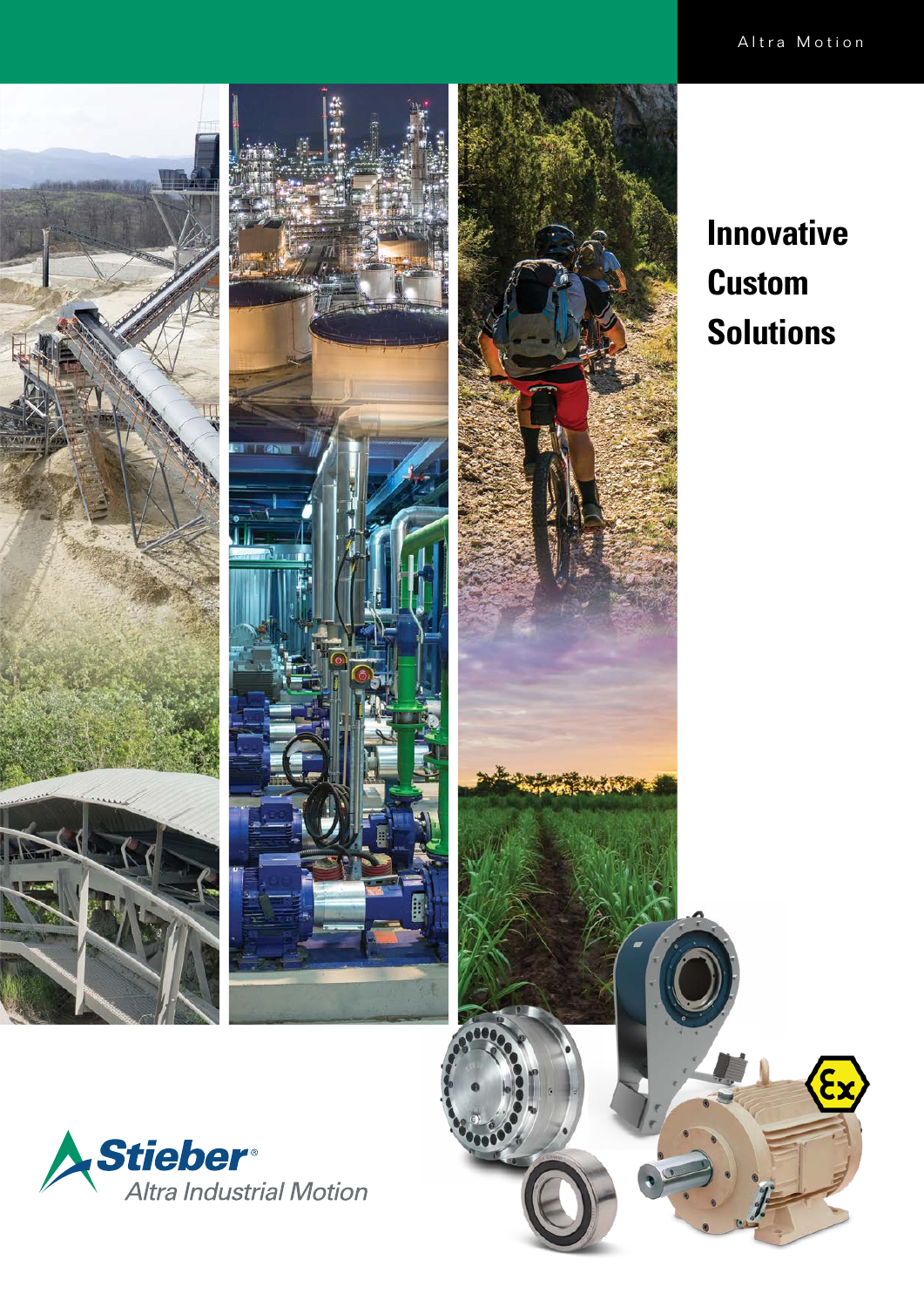# STIFBER IS MORE THAN OVERRUNNING CLUTCHES & BACKSTOPS

While Stieber offers a strong portfolio of quality off-the-shelf overrunning clutches and backstops, the Stieber engineering team also has a long history of developing innovative, custom solutions to meet specific customer application challenges.

Stieber is recognized as a market leader in the field of overrunning clutches and backstops. Our exceptional technical engineering capability has led to many industry milestones, including the development and design of the largest backstop in the world along with other innovative backstop solutions that are currently providing exceptional performance in a variety of harsh application environments around the world.

# OUR INNOVATIVE TEAM CREATES CUSTOM PRODUCT SOLUTIONS TO PRECISELY MATCH CUSTOMER REQUIREMENTS

Stieber's extensive application knowledge along with the integration of advanced technologies are routinely utilized in the design and manufacture of thousands of customer-specific solutions. The ability to provide the highest level of customization allows users to achieve optimal performance and extended life on their equipment.



# WHY DO CUSTOMERS CHOOSE **STIEBER** OVER ANY OTHER BRAND?



Problem: Most accidents on mining conveyors are caused by the stored energy in the belt. If not properly protected, a loss of power at a mine can allow loaded inclined conveyors to reverse direction, causing damage to expensive equipment. Reverse rotation of conveyor belts can be prevented by installing a standard backstop or a torque-limiting backstop. However, to allow the crew a safe maintenance routine, a loaded conveyor belt needs to be slowly rotated backwards to clear the belt.

**Solution:** Stieber introduced a new series of torque limiting/load sharing backstops with release functionality. The release function allows the tension of a jammed belt to be carefully released using a simple hydraulic pump to actuate the internal hydraulic cylinder. The backstops are capable of performing as many reverse rotations as may be required (within the limits of energy dissipation) to completely unload the conveyor prior to maintenance work being carried out, significantly reducing downtime.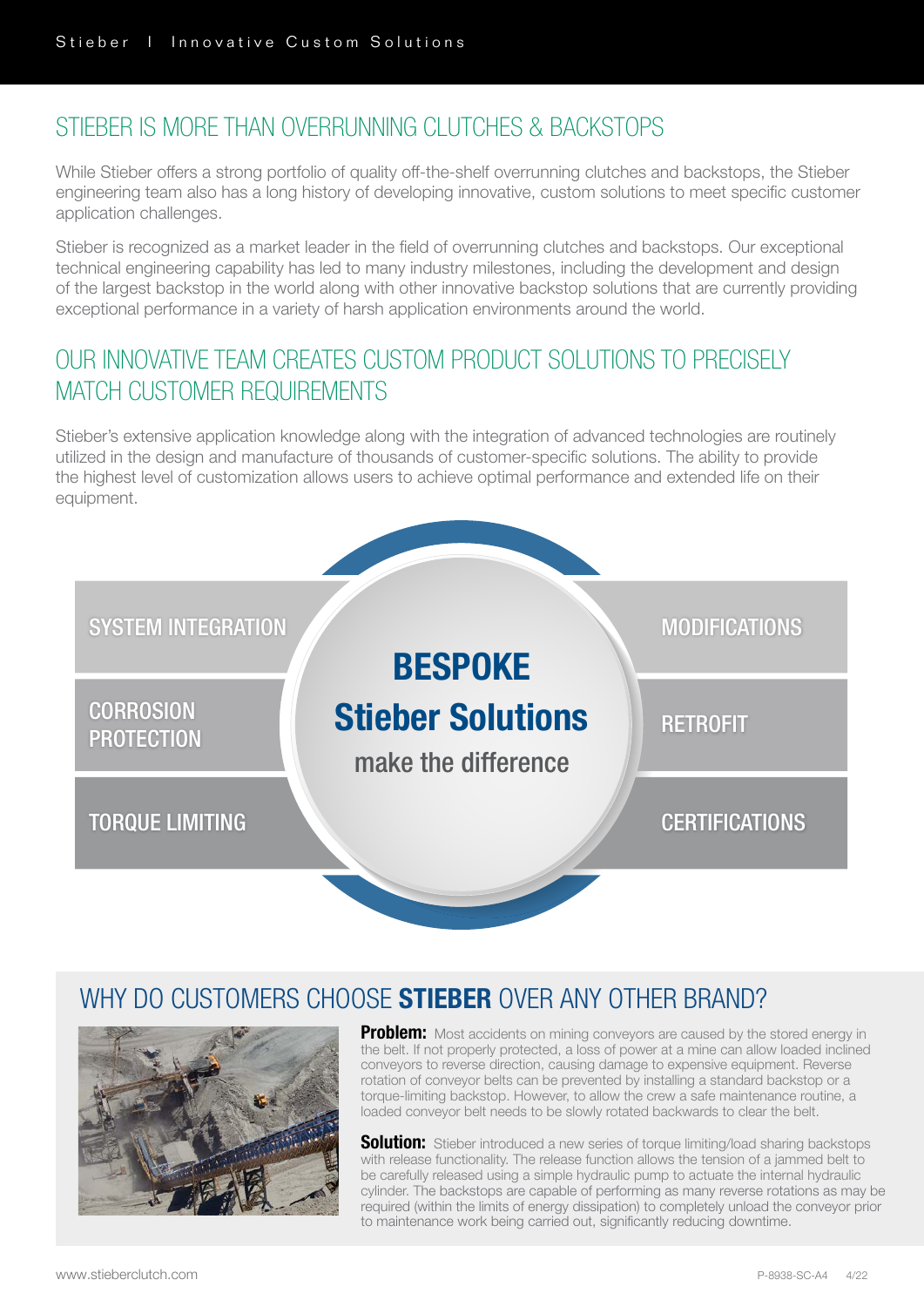# STIEBER HAS PROVIDED OVER 5,000 CUSTOMER-SPECIFIC SOLUTIONS

# SYSTEM INTEGRATION

## RDBK with SOBO® iQ

Svendborg's SOBO® iQ controller combined with a RDBK releasable backstop allows for controlled roll back.



Additional operating condition information is available.

# CORROSION PROTECTION

### From Powerplants to Amusement Parks

Customer-specified paint, special protective coatings or stainless steel construction solutions are offered to help withstand the damaging effects of corrosive environments.



# TORQUE LIMITING

### Gear Protection

Stieber has developed special torque limiter designs that provide exceptional equipment protection.

The RDBK Series combines a torque limiter with backstop functionalities.

Releasable and lockable devices provide safe and easy maintenance.



# **MODIFICATIONS**

### Modified Standard Units

Sub-assemblies with hubs, pulleys, housings are offered.

Special sealing solutions, shaft connections, bore sizes and lubrication are also available to meet customer needs.



## **RETROFIT**

### Technical or Sourcing Issues?

Enhanced engineered solutions can be provided to solve challenging technical application issues.

Drop-in replacement solutions are readily available for many different competitor models.



# **CERTIFICATIONS**

### Explosive Atmosphere?

Product and application specific certification according to ATEX Directive 2014/34/EU is available.





Problem: A major energy company in Australia needed reliable replacement lowspeed backstops (LSBs) for use on six incline conveyors that move coal out of a mine to an adjacent power station. The existing LSBs were being removed every two years for inspection and often needed to be replaced due to premature failure.

**Solution:** The Stieber engineering team, working closely with the customer, developed a cost-saving, drop-in replacement backstop solution that was able to utilize most parts of the existing torque arm arrangement. The new, extremely reliable backstops will require an initial inspection after a full five years of service... a major cost benefit compared to the two-year inspection schedule needed for the competitor units. The unique Stieber backstop is designed to be easily and cost-effectively overhauled at least four times, yielding an estimated service life of 20-25 years.